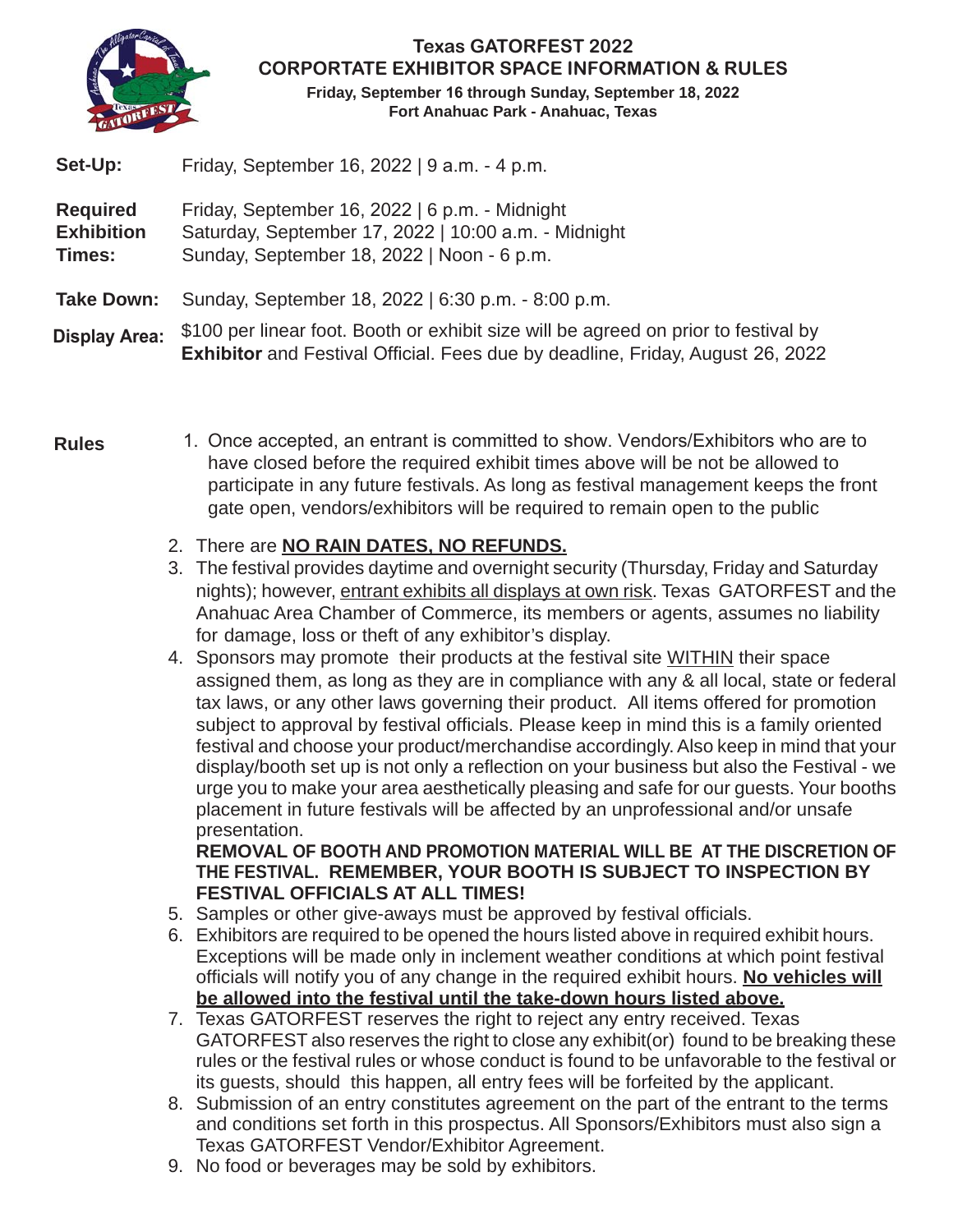- 10. Exhibitors will be given two (2)parking permits in a parking lot located adjacent to the festival. If you arrive after the set up hours or leave before the take down hours listed above, you will have to hand carry or dolly your merchandise or products in to or out of the festival area. There are no exceptions to this rule. All cars and or motorized vehicles will be removed at the end of the set up times listed above - **any vehicles left in the festival area after the set up times listed above will be towed at the owners expense. No vehicles allowed in the festival area until at least 30 minutes after the gates close each day/night in order to allow festival guest to leave safely. Festival officials will notify vendors when it is safe to bring in their vehicles - NO EXCEPTIONS.**
- 11. **Booth locations will be assigned by Festival Officials . If you promote out of a trailer or other structure (something other than a tent) A PHOTO MUST BE INCLUDED.**
- 12. All exhibitors/vendors agree to greet and provide professional service to all prospective customers and GATORFEST guests. Exhibitors/Vendors agree to work with GATORFEST volunteers and staff in a positive manner. Exhibitors/Vendors who choose to exhibit an unprofessional code of conduct will be asked to leave the festival and forfeit their entry fee.
- 13. All exhibitor/vendors agree to abide by the following festival rules:

*\*No cans, bottles, glass containers, alcoholic beverages or concealed weapons may be brought into the park.*

*\*No coolers or pets allowed in the park.*

*\*No refunds - No swimming*

*\*Festival authorized displays only.*

*\*Use of hand held radios (walkie-talkies) prohibited.*

*\*Everyone entering the festival is subject to search by Texas Gatorfest Security or local law enforcement officials. This includes guests, volunteers, vendors,exhibitors, contractors and entertainers.*

*\*Participation in any and all activities available at Texas GATORFEST is by choice and at the participant's own risk.*

*\*Pursuant to Section 30.06, Penal Code*

*A person licensed under Subchapter H, Chapter 411 Government Code may not enter this property with a concealed handgun or weapon.*

14. Submission of an entry constitutes agreement on the part of the entrant to the terms and conditions set forth in this prospectus. Applicant must sign a Texas GATORFEST Vendor/Exhibitor Agreement.